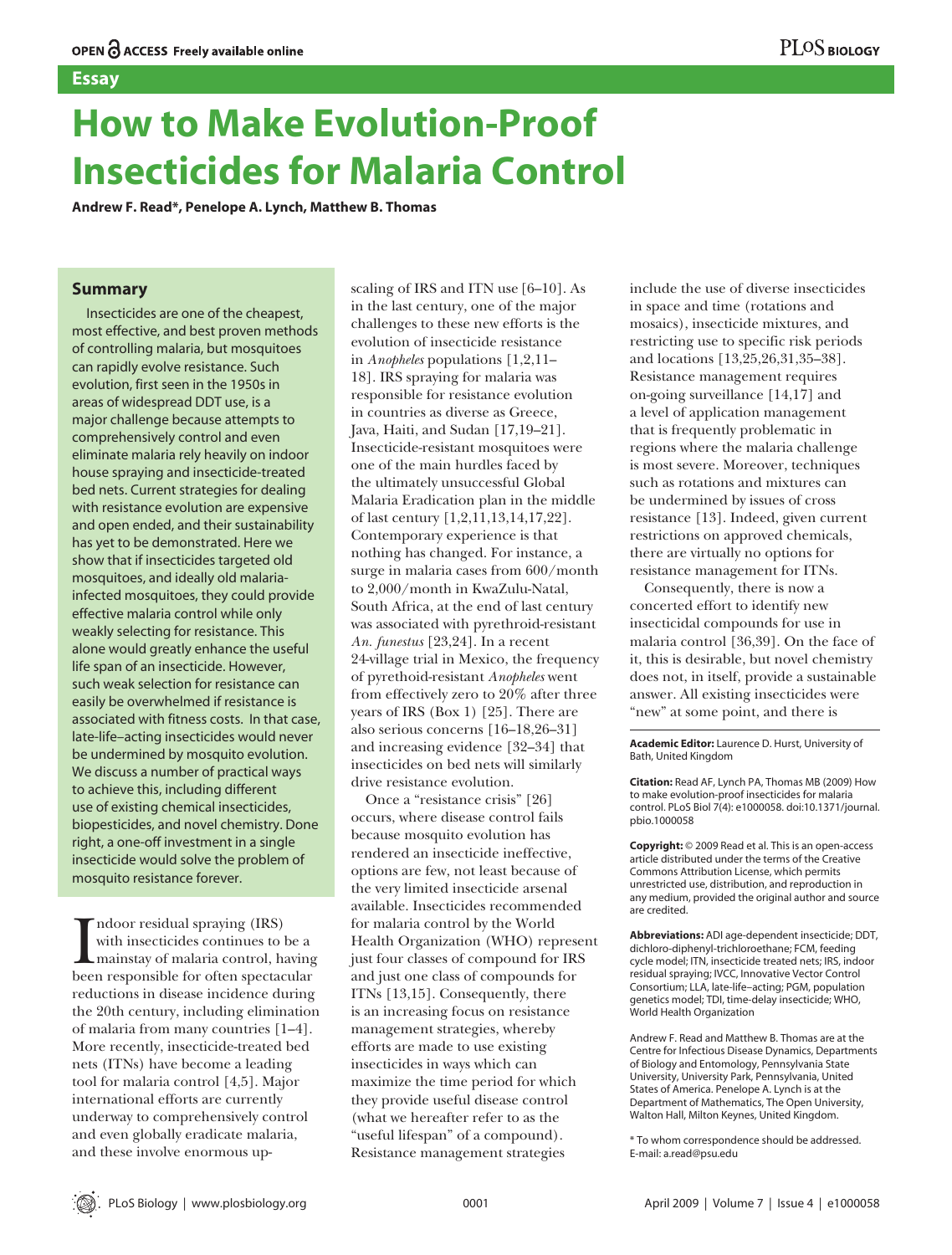the very real danger that, as with the antimalarial drug treadmill [40], the search for products can become open ended as the efficacy of successful new compounds is, in turn, eroded by the evolution of resistance. Here we show that the natural history of the *Anopheles*–*Plasmodium* interaction makes possible an alternative strategy to deal with insecticide resistance: the development of insecticides with properties that retard and even entirely prevent the spread of resistance. An "evolution-proof" compound would provide sustainable control, render conventional resistance management strategies unnecessary, and completely avoid an insecticide treadmill.

# **The Proposition**

All current insecticides approved for ITNs or IRS kill extremely rapidly after contact, and some are also irritants that cause the mosquito to move away from the net or house and search for blood meals elsewhere. Where coverage is high (a requirement for effective control), insecticides greatly reduce malaria transmission, but their high lethality or interference with blood feeding also imposes intense selection for resistance. It is our contention that effective transmission reduction can be achieved while minimizing selection for resistance. To simplify the following discussion, we initially consider only the lethal effects of insecticides; we return to the irritant (excito-repellency) effects at the end.

Our argument derives from the following observations. First, female mosquitoes convert a blood meal into eggs and oviposit in appropriate water bodies before seeking the next blood meal. This gonotrophic cycle takes 2–4 d [41,42]. Females contact insecticides on bed nets during feeding attempts, or on house walls while resting immediately after the feed. Second, extrinsic mortality rates for the key vector species, even in the absence of any public health measures, are very high—on the order of 10% per day or 20–40% per gonotrophic cycle [41,42]. The consequence is that most females go through only a few gonotrophic cycles before they die. Third, after infecting mosquitoes, malaria parasites go through various developmental stages and very many replicative cycles before migrating to the salivary glands, from where they can be transmitted to

humans. The duration of this process (the sporogonic or extrinsic incubation period) depends on host, parasite, and environmental factors, but it is in the order of 10–14 d or 2–6 gonotrophic cycles in areas of high malaria transmission [41,42]. These facts together lead to one of the great ironies of malaria: most mosquitoes do not live long enough to transmit the disease.

These facts also mean that the majority of eggs a female will produce in her lifetime are laid in the window before malaria-infected mosquitoes can become dangerous to humans. Thus, in principle at least, public health advances can be achieved with minimal selection for resistance by an insecticide that kills after the majority of mosquito reproduction has occurred but before malaria parasites are infectious. Unlike in agriculture, the aim here is disease control, not necessarily insect control.

Below we consider how insecticides could be designed so as to kill only older mosquitoes, but we first compare the transmission control potential and the evolutionary properties of our proposed late-life–acting (LLA) insecticides with compounds like dichloro-diphenyl-trichloroethane (DDT), pyrethroids, and others currently in use ("conventional"' insecticides). The first key question is whether LLA insecticides can offer significant reductions in malaria transmission.

# **Control**

To assess the malaria control potential of LLA insecticides, we followed others [42–44] in developing a simple feeding cycle model (FCM) that deterministically tracks discrete cohorts of mosquitoes through their gonotrophic cycles, where mosquitoes have fixed probabilities of becoming infected with malaria parasites and, in our case, exposed to insecticides. The background mosquito mortality rates and durations of sporogony used to parameterize the baseline model are the average of four *Plasmodium falciparum–*endemic sites, two in Nigeria, one in Tanzania, and one in Papua New Guinea [42]. These sites are intense foci of malaria transmission.

An LLA insecticide could disproportionately kill older mosquitoes in two ways. First, it might work some time after first exposure (a time-dependent killer), as might

be the case for an infectious agent. Second, the insecticide might be disproportionately effective against older mosquitoes, irrespective of time since contact (age-dependent killer), as might be the case if older insects are more physiologically vulnerable. In the following analysis, we consider this latter type of LLA insecticide, but our conclusions are unaltered in either case (Table S1).

The evolution of insecticide resistance is a practical problem only where insecticide coverage is high, which we take here to be 80%, a minimum target for coverage with IRS or ITNs [10]. For computational simplicity, we also assume that LLA insecticides have no impact on either total mosquito densities or the proportion of humans that are infectious. With these assumptions (and others, see Materials and Methods), we calculate that LLA insecticides killing mosquitoes that have reached 2 or more gonotrophic cycles will reduce the number of infectious bites by 99.2%. The corresponding figures for 3- and 4-cycle killers are 97.9% and 94.2%, respectively. These figures are highly encouraging, especially as they are minimum estimates: reductions in the number of infectious human cases following intervention will further reduce the number of infectious mosquitoes, as would higher or moreeffective insecticide coverage and any effects on mosquito densities (more likely the earlier-acting the insecticide).

# **Evolution**

While fast-acting conventional insecticides can produce even more effective initial control (in our analysis, a 99.8% reduction in the number of infectious bites), they impose enormous selection for resistance by killing young female adults. The consequence is that spectacular initial mosquito control can last as little as a few years, thus providing very poor medium- to long-term disease control, as history has shown [22]. To analyze the evolutionary sustainability of LLA insecticides, we used fecundities calculated in our feeding cycle model as input into a discrete-time analog of standard population genetics models to track the spread of single-allele resistance through the population. Frequency of resistance in a population was calculated by assuming that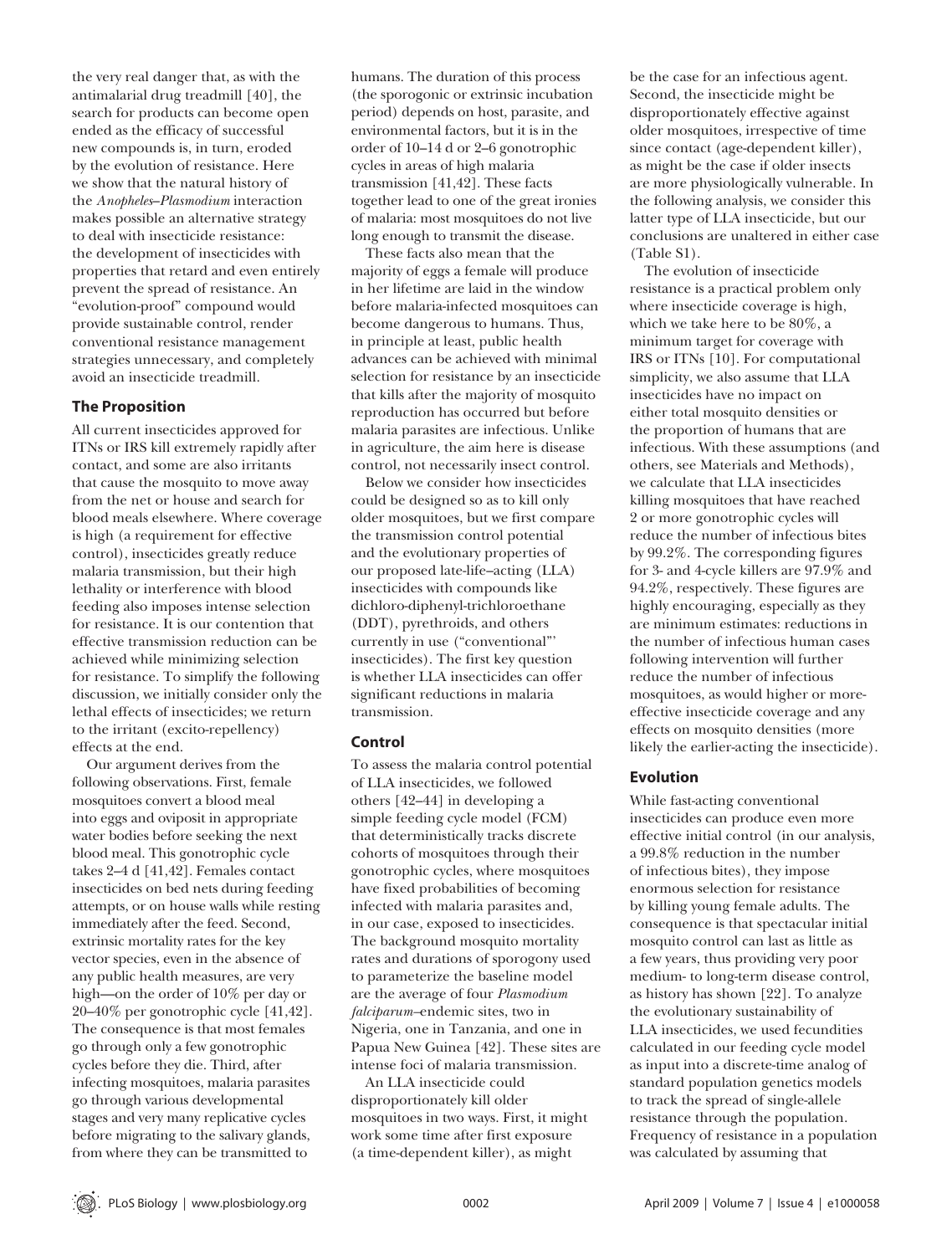

time since start of intervention

|              | Reduction in<br>lifetime<br>reproductive<br>success of<br>susceptible<br>mosquitoes<br>(%) | Relative<br>fitness of<br>resistant<br>mosquitoes<br>when<br>insecticide<br>present |
|--------------|--------------------------------------------------------------------------------------------|-------------------------------------------------------------------------------------|
| conventional | 84.6                                                                                       | 6.49                                                                                |
|              |                                                                                            |                                                                                     |
| 2 cycle LLA  | 54.2                                                                                       | 2.18                                                                                |
| 3 cycle LLA  | 34.5                                                                                       | 1.53                                                                                |
| 4 cycle LLA  | 21.8                                                                                       | 1.28                                                                                |
| 5 cycle LLA  | 13.4                                                                                       | 1.15                                                                                |
| 6 cycle LLA  | 8.4                                                                                        | 1.09                                                                                |

doi:10.1371/journal.pbio.1000058.g001

B

**Figure 1.** Evolutionary Consequences of Insecticides That Are Highly Lethal Immediately after First Contact (Conventional Insecticides, like DDT and Pyrethroids, Con) and Hypothetical LLA Insecticides That Kill Mosquitoes from Their Second through Sixth Gonotrophic Cycles (C2-C6)

(A) Frequency of resistant mosquitoes through time. (B) Impact of insecticides on fitness of susceptible mosquitoes, and relative fitness of resistant mosquitoes in presence of insecticides, assuming no costs of resistance. LLA insecticides are a substantially less potent driver of the evolution of resistance than are conventional insecticides because of their susbstantially smaller impact on mosquito fitness. Note that when first deployed, four-cycle LLAs reduce the number of infectious bites by 94.2%. Two- and three-cycle killers remove more, but at cost of increased selection for resistance. We assume the control offered by five- and six-cycle killers, 76.6% and 57.1% of infectious bites removed, is too low to make them practicable (although absolute levels of control required will depend on local epidemiological context and the availability of other disease management tools). For model details and parameter values, see Materials and Methods.

resistance is dominant and ablates the mortality effects of the insecticide in question. We discuss the effect of relaxing the dominance assumption, and other assumptions, in Text S1.

With parameters as above, resistance spreads considerably more slowly for LLA insecticides than for conventional insecticides (Figure 1). This is because insecticides that kill on first contact will reduce mosquito lifetime reproductive success by about 85%. In contrast, insecticides that kill mosquitoes that have reached at least their fourth gonotrophic cycle eliminate just 22% of progeny (Figure 1). Thus, all else being equal, the fitness of a mutant resistant to conventional insecticides is 6.5 times

that of the susceptible wild type; the corresponding advantage for a fourcycle killer is just 1.28.

The evolution of resistance to LLA insecticides could be slowed even further if they were disproportionately effective against malaria-infected mosquitoes. This is because insecticides that are less likely to kill uninfected mosquitoes further relax selection for resistance without any loss of control. For instance, if we leave the probability that a four-cycle LLA insecticide would kill infectious mosquitoes unaltered but halve its likelihood of killing uninfected mosquitoes, the time taken for resistance to reach 50% frequency would increase by about half as much

again. A potentially useful side effect of disproportionate killing of malariainfected mosquitoes would be to increase the selection pressure favoring malaria-resistant mosquitoes [45,46].

Importantly, resistance to LLA insecticides will not spread at all if there are nontrivial fitness costs to insecticide resistance. Reduced fitness of resistant insects in the absence of insecticides is frequently reported [47–49]. For *Anopheles*, costs of resistance have been seen in the laboratory [50,51] and, in the field, unexpectedly low frequencies of resistant homozygotes (e.g., [52]), and declines in resistance after withdrawal of causal insecticide (e.g., [18,25]) (see Box 1) point to substantial fitness costs. Costs of resistance have little impact on the evolution of resistance to conventional insecticides where the benefits of resistance are so high. The situation is, however, very different for LLA insecticides, where the fitness benefits of resistance (Figure 1) are very much lower. For LLA insecticides, resistance costs can outweigh resistance benefits, preventing resistance spreading at all, even when resistance alleles are present.

This argument follows from the evolutionary theory of aging [53–57]. The strength of selection declines with age. Beneficial genes that act late in life can fail to spread if they are associated with fitness costs earlier in life. This is because all individuals pay these costs, whereas only those few that survive to old age benefit. The theory of aging is well verified, not least in insects [58]. Senescence does occur in mosquito populations, and in *Anopheles* is detectable around the age at which mosquitoes can first become infectious to humans [59–62]. Thus, natural selection has not been strong enough to favor beneficial alleles that would act around the same time as would a putative resistance allele against a latelife insecticide.

The inclusion of even modest costs of resistance substantially slows the rate at which resistance to LLA insecticides spreads in a population, thus considerably prolonging the effectiveness of malaria control (Figure 2). Importantly, it is also possible to maintain the initial levels of control forever. For the particular parameter values used here, costs of resistance, which accrue as an additional daily mortality rate of 3.4%, would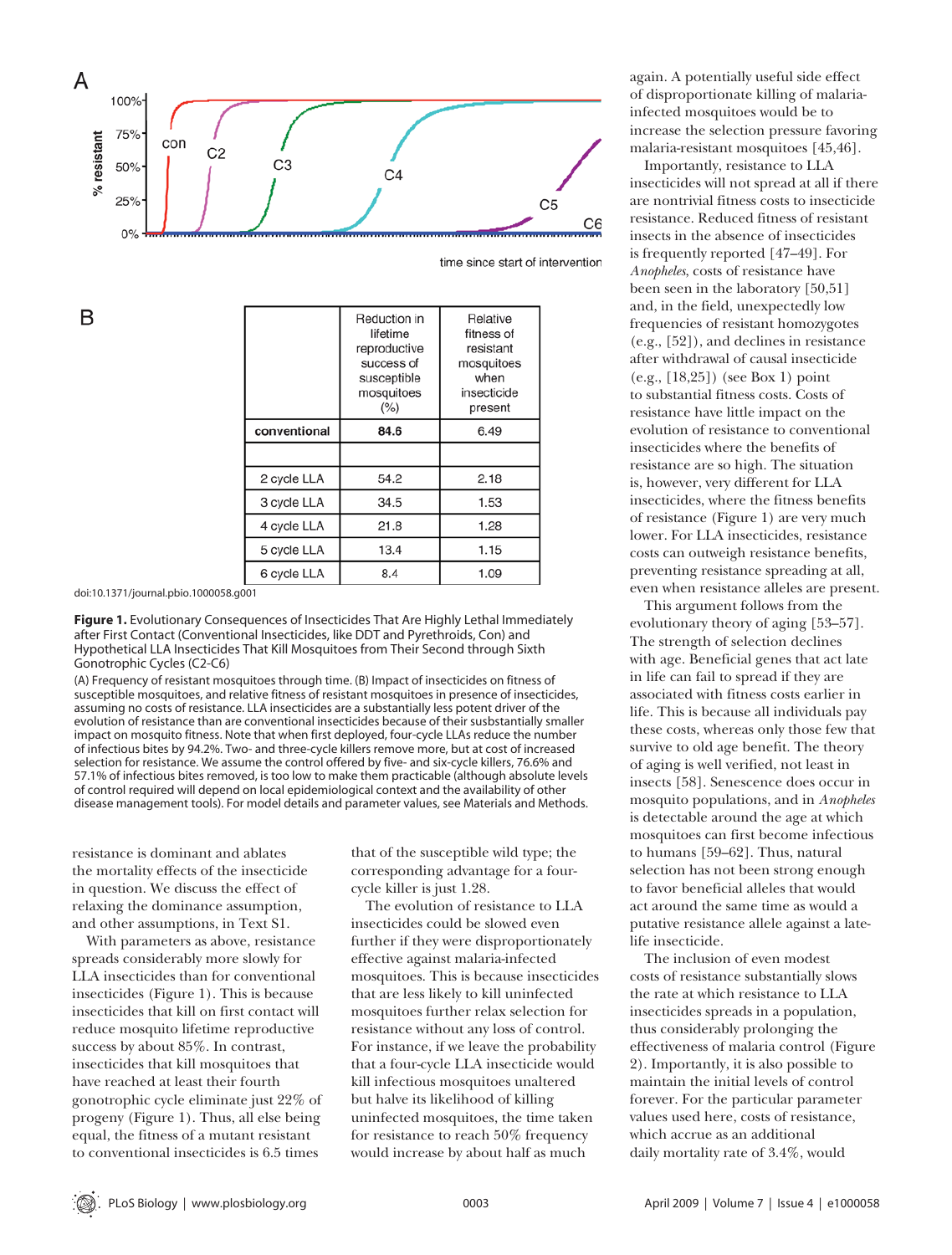

doi:10.1371/journal.pbio.1000058.g002

**Figure 2.** Evolutionary Consequences and Control Effectiveness of Insecticide Where There Are No Costs of Resistance (+0%) or Where the Costs of Resistance Accrue as Additional Daily Mortality Rates as Shown

(A) Frequency of resistant mosquitoes through time. (B) Control effectiveness through time, where 0% effectiveness is the situation prior to the insecticide application, and 100% is complete absence of infectious bites. Plotted values are for a conventional insecticide (Con) or an LLA insecticide that kills mosquitoes on contact during or after their fourth gonotrophic cycle (a 4C LLA in Figure 1). Beyond the duration of our simulations, the LLA insecticide eventually fails even for a 2% cost of resistance (green line); for the parameter values used here, complete evolution-proofing occurs at 3.4%. For model details and parameter values, see Materials and Methods.

render a four-cycle LLA insecticide completely evolution proof: this is the point at which the fitness gains of resistance, which benefit only a few, are outweighed by the fitness costs of resistance, which are paid by all. Thus, in principle at least, it is possible to create an insecticide that would provide effective malaria control yet never be undermined by the evolution of resistant mosquitoes.

The cost of resistance required to get evolution proofing is lowered for LLA insecticides which are disproportionately effective against malaria-infected mosquitoes (Figure 3). For instance, a four-cycle LLA insecticide, which is half as likely to kill uninfected mosquitoes, requires a cost of resistance of just 2.3% to be completely evolution proof. Strikingly, if its effectiveness against uninfected mosquitoes was just 10% of what it was against infected mosquitoes, complete evolution proofing would occur at a resistance cost of just 0.9%, a cost which would be barely measurable. An LLA insecticide that kills only malariainfected mosquitoes is completely evolution proof for vanishingly small costs of resistance (0.43%).

We are aware of only one quantitative estimate of the relative fitness of

resistant mosquitoes in the field. This comes from the non-malarial vector *Culex pipiens*, following 40 years of organophosphorous (OP) insecticide spraying in Southern France [48,63]. There, the fitness of individuals homozygous for a resistance mutation relative to sensitive homozygotes is 0.63–0.72 (discussed further in Text S1). Using our model to calculate lifetime fecundity of mosquitoes experiencing various mortality costs of resistance in the absence of treatment, we find that the relative fitness associated with the highest cost of resistance required to get complete evolution proofing, 3.4% additional mortality, is 0.78; the corresponding figures for the 2.3% and 0.9% additional mortality described above are 0.84 and 0.93, respectively. Similar figures are obtained if we assume the costs of resistance accrue as reduced fecundity rather than reduced adult survival (unpublished data). Thus, the costs of resistance required to achieve complete evolution proofing are not out of line with those seen in nature.

# **Product Options**

The foregoing analysis argues that new insecticides for malaria control should minimize impact

on mosquito lifetime reproductive output while also minimizing the number of infectious mosquitoes. The achievement of this goal ideally requires insecticides that kill late in life, that are disproportionately effective against malaria-infected mosquitoes, and for which resistance carries fitness costs. This approach, which will retard the spread of resistance alleles (possibly forever) even when they are already present in a population, should complement or even replace strategies aimed solely at delaying the initial origin of resistance, since these latter strategies often have no effect when resistance eventually becomes established in a population.

We are unaware of any attempts to evaluate potential insecticides for these properties, but it is possible to imagine a range of approaches or modes of action that would achieve late-life killing. For example, cumulative exposure to ordinarily sublethal doses of an insecticide over multiple feeding cycles could result in the death of older mosquitoes. Alternatively, formulation techniques such as microencapsulation could provide a means for slow release of an insecticide over time. Similarly, age-dependent mortality could be achieved by exploiting the fact that in *Anopheles*, metabolic detoxification activity declines with age [29,64]. This decline may be a natural consequence of senescence and explain why *Anopheles* become more susceptible to DDT, malathion, and pyrethroids with increasing age [64–68]. It is also easy to imagine compounds that would act disproportionately on mosquitoes with advanced malaria infections. Malaria parasites impose large metabolic costs on mosquitoes [69–73], either directly via competition for resources, or indirectly by prompting costly immune responses. These costs are likely to increase as the malaria infection progresses, both as a consequence of the increasing parasite burdens as replication proceeds, and as blood and other meals become progressively less successful as the mouthparts become blocked with sporozoites [74]. Metabolically stressed insects should be more vulnerable to normally sublethal doses or compounds.

An even more radical possibility is that there may be formulations or deployment strategies that would convert existing insecticides into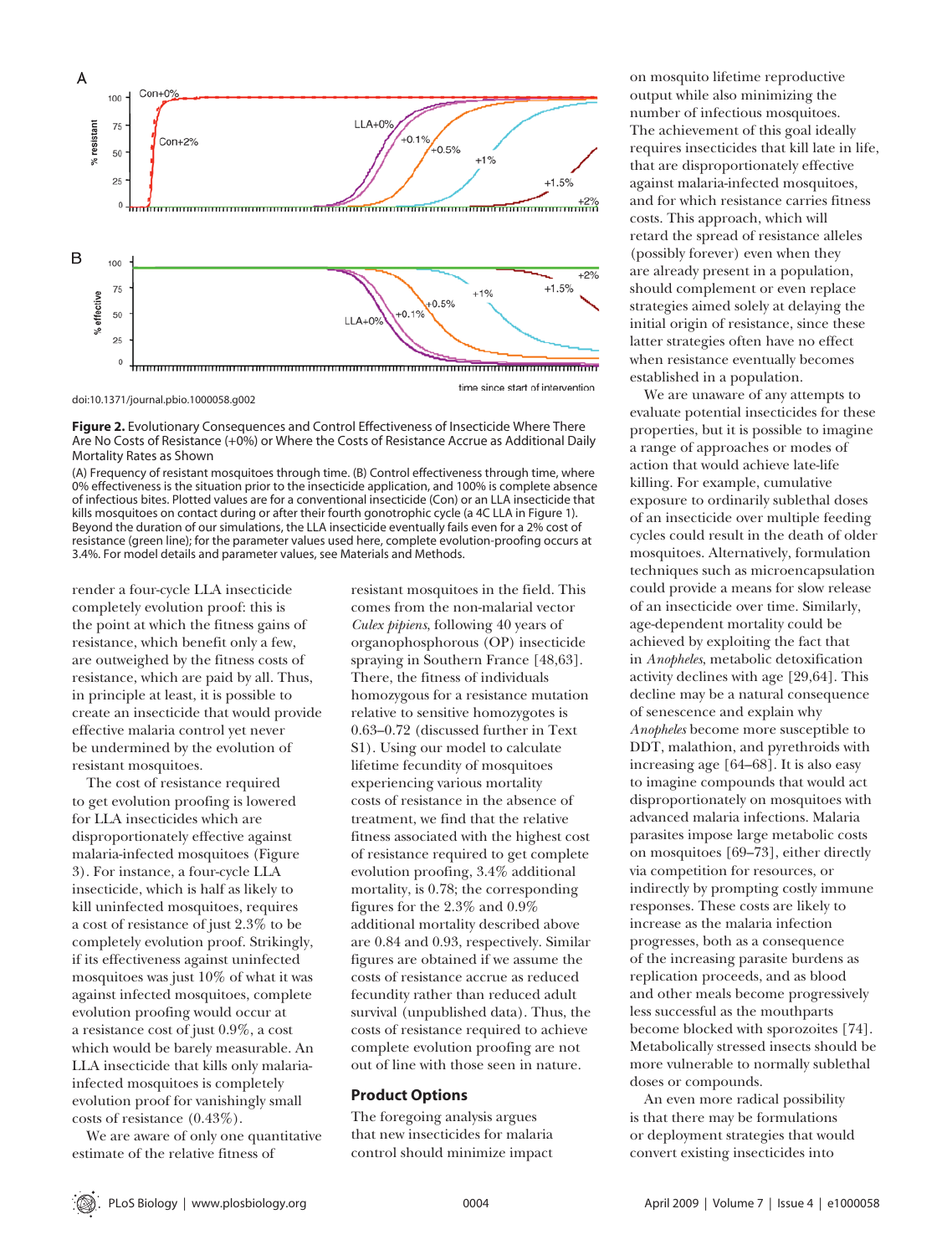evolution-proof LLA insecticides. As noted above, DDT, pyrethroids, and malathion are disproportionately efficacious against mosquitoes that are old enough to transmit malaria [64–68]. Doses lower than those currently recommended may therefore be insufficient to kill younger mosquitoes but fatal to older, nearinfectious mosquitoes. If so, existing insecticides could be evolution-proofed by changing concentrations delivered in the field, even where resistance is currently spreading in a population.

The evolutionary benefits of an LLA insecticide apply irrespective of the resistance mechanism involved, but the greatest benefits accrue for compounds against which resistance is the most costly**.** Resistance to conventional insecticides involves target site alterations, metabolic detoxification, and behavioral avoidance [2,12,13]. It seems highly likely that the fitness costs of resistance will depend on the mechanisms involved. In other insects, there is evidence that fitness costs depend on the insecticide, and for some but importantly not all, the costs can clearly be negligible or degrade through time as modifiers spread [63,75]. Explicit deployment of compounds against which resistance is costly would be a novel approach and would also assist traditional resistance management strategies.

There may also be ways of achieving evolution-proof insecticides by means other than chemicals. For example, fungal biopesticides are already known to generate the required phenotypes. These insecticides are based on oil-formulated spores of entomopathogenic fungi applied to surfaces on which adult mosquitoes will rest after blood feeding [46,76,77]. Although still at a research stage, they have proven to be very effective malaria transmission blockers in the laboratory [76] and can be delivered in African houses [77]. Fungal biopesticides work as time-dependent late-life insecticides, killing the insect 7–14 d post-contact [46,76–79]. They are also disproportionately effective against malaria-infected mosquitoes [76]. Other biocontrol agents such as *Wolbachia* [80] and densoviruses [81] have a similar potential to disproportionately target older mosquitoes [82], and hence are potentially immune to the evolution of host resistance.



doi:10.1371/journal.pbio.1000058.g003

#### **Figure 3. Fitness of Resistant Mosquitoes Relative to Susceptibles for an LLA Insecticide for Various Costs of Resistance and Differential Efficacy against Malaria-Infected Mosquitoes**

When relative fitness is greater than 1, resistance spreads, when relative fitness is less than 1, resistance can never spread, even when present in a population (complete evolution-proofing). Plotted values are for an LLA insecticide which kills mosquitoes on contact during or after their fourth gonotrophic cycle; these remove 94.2% of infectious mosquitoes when first deployed. Differential mortality is the proportionate reduction in mortality for uninfected mosquitoes compared to malaria-infected mosquitoes. Costs of resistance accrue as additional daily mortality rates. Relative fitness for conventional insecticides is 6.5 (Figure 1), which is little affected by costs resistance (see text). For model details and parameter values, see Materials and Methods.

Moreover, nothing in our arguments actually requires compounds that kill mosquitoes. Critical is that older, infectious mosquitoes be prevented from biting humans. Killing them is one way of doing this, but analogous arguments would apply to products which, late in life, have other transmission-blocking effects, such as interference with host-seeking behavior, flight, or blood feeding propensity. Sublethal effects like these must have pronounced fitness consequences for mosquitoes but, as with lethality, these need not result in strong selection for resistance so long as they impact in later life. Fungal biopesticides reduce feeding propensity as infection progresses [76,83]. Irritancy is an important feature of the protection offered by some existing chemical insecticides like pyrethroids, because it drives mosquitoes out of houses and in search of other hosts [33]. For highly anthrophilic species, like *An. gambiae*, evolution-proofing an irritant would require that it be selectively excito-repellent to older mosquitoes. For vector species that are not particularly anthrophilic, an insecticide that achieved irritancy without lethality would impose negligible selection for resistance at any age if the fecundity and survival of mosquitoes feeding on nonhuman hosts was no lower.

# **Complications and Possible Downsides**

Exploiting the ideas advocated above requires that criteria used to evaluate insecticides for malaria control be broadened beyond those currently now in use. Current minimum target product profiles required by the WHO Pesticide Evaluation Scheme for Phase 1 (laboratory) testing of insecticides for ITN and IRS use are 80% mortality up to 24 h post-exposure in young (2–5 d post-emergence) adult female *Anopheles* [84,85]. These thresholds, little changed since the 1960s [86], are used by the WHO to determine which insecticides to recommend to national authorities, and consequently by others to determine candidate compounds for inclusion in product development portfolios (for example, the Innovative Vector Control Consortium; http://www.ivcc.com/workwithus/ application\_process/irs.htm; accessed 4 March 2009). However, these "youngkill" criteria will result in the use of insecticides that impose near maximal selection for resistance. Minimizing that selection while still providing malaria control requires the use of insecticides and application protocols that impose marked reductions in transmission potential while simultaneously minimizing reductions in mosquito fitness. Assessing that requires exposing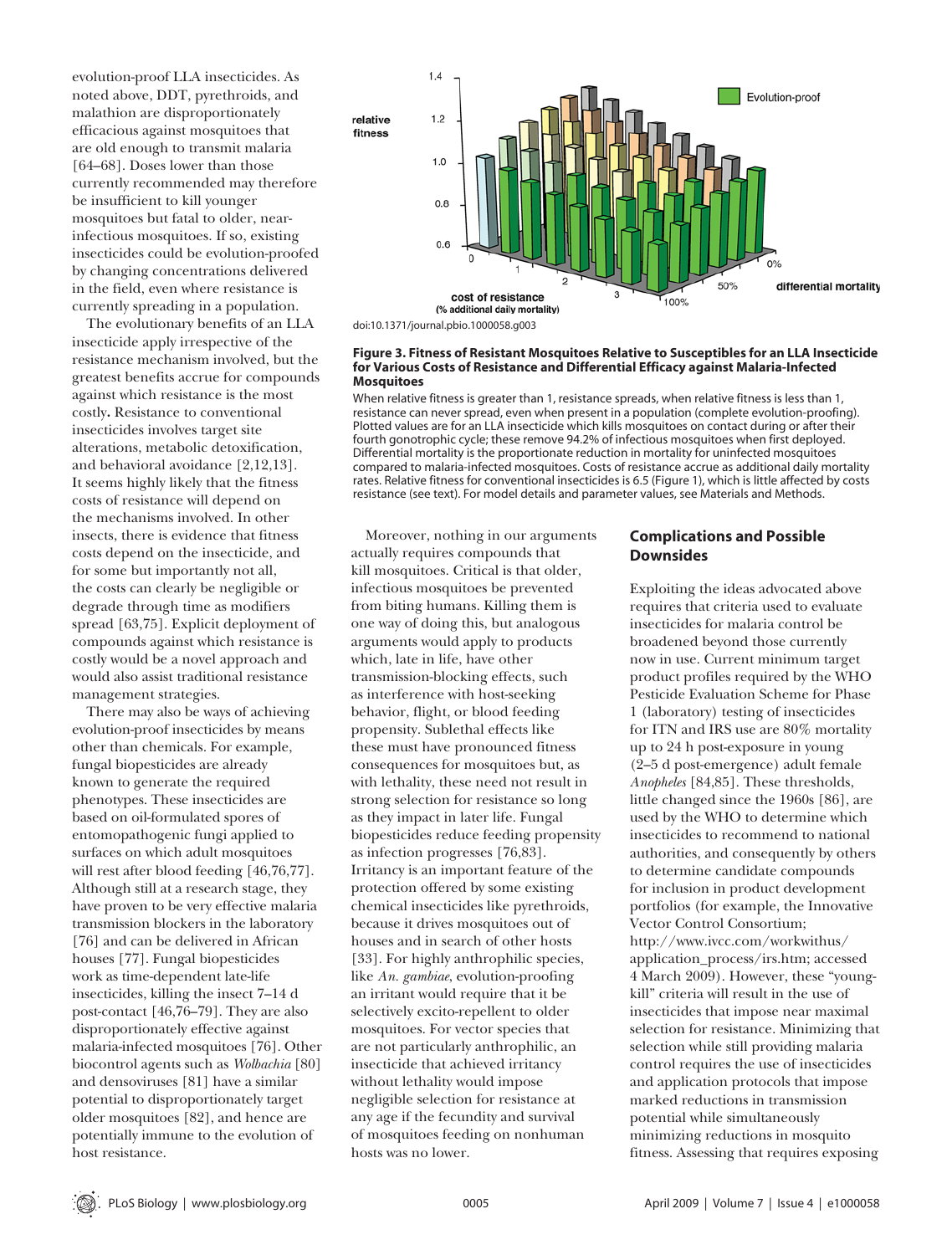# **Box 1. A Contemporary Example of the Selection of Insecticide Resistance by Indoor Residual Spraying**

Some of the best data on the impact of malaria control insecticides on resistance in *Anopheles* come from the Pacific Coast of Chiapas, Mexico [25,92,93]. In this region, agricultural use of insecticides around mosquito breeding sites together with indoor residual spraying of DDT for malaria control resulted in high levels of resistance to organochlorines, organophosphates, carbamates, and pyrethroids by the end of the 1970s. In the 1980s and '90s, DDT continued to be used for malaria control, and DDT resistance remained at high levels. However, the agricultural use of insecticides declined markedly, so that by the mid-1990s, resistance to all other classes of insecticides had regressed to the point where it was barely detectable in standard WHO bioassays [93]. Genetic and biochemical analyses confirmed that, nonetheless, several known resistance alleles remained in these





**Figure 4.** Evolution of Insecticide Resistance over Three Years of Indoor Residual Spraying in Coastal Southern Mexico.

Pyrethroid resistance was assessed using WHO susceptibility bioassays before intervention (year 0) and over three years of different insecticide spraying regimes. Redrawn from [25].

#### populations.

In the latter half of the 1990s, a 24-village IRS trial was conducted, aimed at evaluating the effect of contrasting resistance management strategies on the evolution of resistance [25,92,93]. This trial was prompted by rising concerns that the practice of using insecticides until resistance became a limiting factor was rapidly eroding the number of insecticides available for malaria control. Villages were assigned to one of four treatments of repeated cycles of house-spraying: (i) two spray applications per year of DDT, or three applications per year of (ii) a pyrethroid, (iii) a spatial mosaic of an organophosphate and a pyrethroid, or (iv) an annual rotation of an organophosphate, a pyrethroid, and a carbamate.

Over the three years of the trial, pyrethroid resistance increased markedly in the mosquito populations in all villages, irrespective of insecticide treatment (Figure 4). Thus, spray campaigns targeting mosquitoes in an age-independent manner can very rapidly drive resistance evolution when relevant alleles are present in a population. Presumably, the majority of mosquitoes in all villages would have been resistant had the trial continued a few more years. This trial was well resourced and monitored, so that the insecticide coverage achieved was likely to be as high is practically possible, and thus representative of an IRS campaign confering maximal possible malaria control.

Resistance measures based on forcefully exposing mosquitoes to insecticide, such the WHO bioassays used to generate the data in the figure, likely under estimate epidemiologically relevant resistance because they can not assay important forms of resistance such as behavioral avoidance. Moreover, even resistance to direct exposure can be due to many different mechanisms and there can be many genetic variants in any one biochemical pathway. Thus, the contribution of any particular allele to overall resistance varies substantially. In this trial, levels of cytochrome P<sup>450</sup>, a major determinant of resistance to pyrethroids, were maintained at high levels only in villages sprayed solely with pyrethroids. In villages sprayed with DDT or subject to the rotation scheme, cytochrome P<sup>450</sup> levels declined below detectability [25]. This suggests that cytochrome P<sup>450</sup>-mediated resistance can be managed by switching to a different insecticide class, but also that such switches need not limit resistance at the whole-insect level (Figure 4). It is our contention that evolution-proofing is possible for all resistance mechanisms, even where they already exist in a population, by targeting older mosquitoes.

cohorts of young and old mosquitoes to insecticides, and analyzing life-long life tables, propensity to blood feed and, critically, fecundity, all ideally done with malaria-infected mosquitoes going through regular gonotropic cycles.

Such experiments are not technically demanding, but they are logistically challenging, so that it would be impractical to do such tests for thousands of candidate compounds. However, for a limited number of

promising candidates, such tests are feasible [46,76–79]. Candidates could be chosen in a number of ways. First, highly lethal compounds already at an advanced stage of development (or even registered) could be tested at lower concentrations for LLA properties. Second, known compounds, possibly rejected in previous screens because of slow speed of kill, could be revisited. Third, other product evaluation criteria such as likely cost,

environmental safety, and potential for cross resistance could be used to preselect candidates for LLA testing from among the thousands of compounds currently tested in standard protocols. With lower lethality as a requirement, many more compounds might become feasible public health tools. We note that when it costs >US\$175 million to bring a new compound into use [10], even substantially higher initial development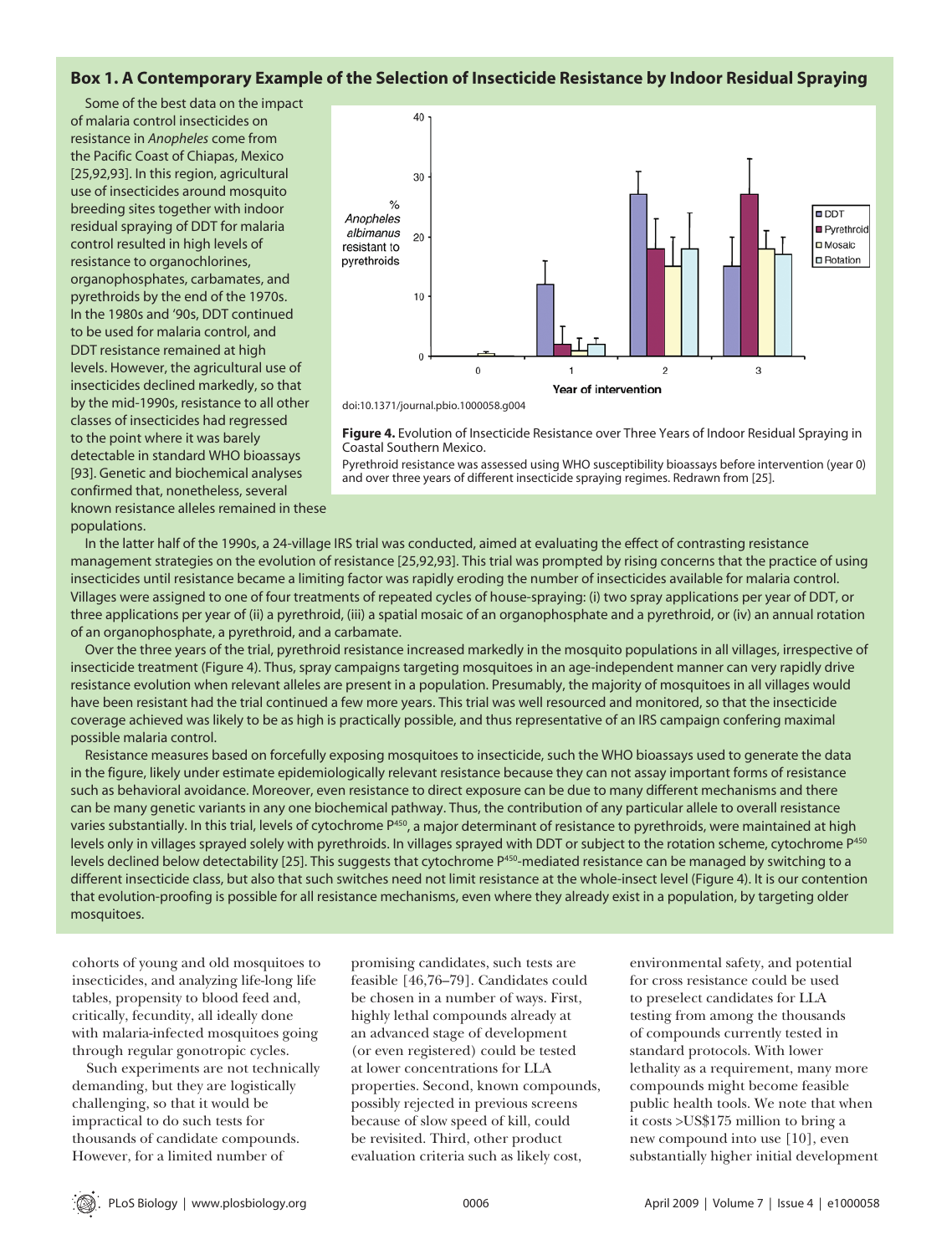costs for one LLA product look good against the costs of having to develop a second and third conventional insecticide (potentially ad infinitum if malaria can not be eradicated or controlled some other way). They also look good against the indefinite implementation costs and logistic constraints of resistance management strategies such as rotations or mosaics, which are currently being investigated as a means to prolong the life of existing, fast-acting insecticides once resistance is present (Box 1).

One side effect of the highly lethal insecticides currently in use for malaria control is that they also kill nontargets, such as nuisance mosquitoes and bedbugs. This side-effect is believed to help with householder compliance and uptake [3,37,87], at least before the nontargets also evolve resistance. LLA insecticides would not have these immediately beneficial side effects (although a product with differential impact against primary targets and secondary targets is a possibility). As such, LLA insecticides would essentially be community-level interventions, like transmission-blocking vaccines, with the associated issues of user take-up. Accordingly, it maybe that LLA insecticides will require delivery mechanisms that provide some degree of personal protection against nuisance insects, like bed nets, or imaginative, culturally-sensitive delivery systems and education programs that facilitate adoption irrespective of immediate personal relief from biting insects.

The late-life killing insecticides we are proposing here work because of the time *Plasmodium* takes to develop in mosquitoes. Could these insecticides select more rapidly developing parasites [82,88]? They might, but the short lives of mosquitoes must already be imposing intense natural selection for shorter extrinsic incubation periods, a selection pressure that must be further exacerbated by conventional insecticides. The apparent lack of response to this selection implies that significant fitness gains result from prolonged development [46,89], gains which presumably accrue through increased infectiousness [74]. It might be that LLA insecticides would add sufficient additional selection to offset these, but if it did, the resulting evolution would presumably generate substantially less-fit malaria parasites.

Further investigation of this possibility is certainly warranted; in the meantime we note that the hypothetical evolution of significantly less-infectious parasites must be of less public health significance than the observed failure of existing insecticides in the face of resistance evolution.

For equivalent levels of coverage (at least lower than 100%), conventional insecticides will always give better control initially, before any resistance evolution. This disparity widens as coverage drops (unpublished data). Indeed, if only poor coverage can be achieved, the control benefits of LLA insecticides may be negligible. However, in that case, the need for them is also negligible, because resistance evolution is much less of a problem at low coverage, where insecticides of any type will impose weaker selection for resistance. LLA insecticides come into their own when coverage is high, an explicit aim of ITN and IRS programs, particularly in intense transmission areas. At high coverages, sustained reductions in transmission of ~95% by an LLA insecticide will quickly out weigh the even higher reductions that are initially possible with conventional insecticides once resistance against the latter inevitably spreads. Even LLA insecticides which fall short of being completely evolution-proof will minimize the evolutionary pressures that otherwise rapidly erode the efficacy of conventional insecticides. Very much slower rates of increase of resistance give more time for surveillance to detect resistance problems (or less frequent surveillance to provide the same warning), and more time to react. Lower selection pressures can also translate into many decades of additional effective control, which from a practical control perspective may be essentially infinite.

# **Concluding Remarks**

Somewhat ironically, given that all the insecticides currently in use in the public health sector derive from products developed for the agricultural sector, the long-term sustainability of LLA insecticides could be further enhanced precisely because they are likely to have little utility in agriculture. The linkage between public health and agricultural use of insecticides plagues public health use of insecticides like DDT and pyrethroids, where agricultural applications are one of the major drivers of resistance in vector populations [13,17,90]. This linkage could be broken by choosing LLA insecticides which could not be profitably reformulated for agricultural use, and for which there is no cross-resistance with existing agricultural pesticides. Moreover, restricted to the much smaller public health arena, any environmental impact of LLA insecticides would also be substantially reduced. However, an insecticide exclusive to public health would be unable to exploit the financial drivers promoting investment in agricultural insecticides, and so would need an artificially constructed market of the sort necessary to encourage the pharmaceutical industry to invest in malaria vaccines.

Our argument that public health insecticides can be evolution-proofed will not generalize to all vector-borne diseases, but it may be applicable to others with extrinsic incubation periods that approach the life spans of their vectors. Such diseases may include dengue, filariasis, West Nile virus, Japanese encephalitis, onchocercaisis, and Chagas disease. Novel technologies directed against a variety of disease vectors, such as those exploiting genetic modification of mosquitoes and selfish genetic elements, could also be immune to the evolution of host resistance if they are late-life acting.

The Global Malaria Action Plan (GMAP) [10] has laudable ambitions of spraying 172 million houses annually, and distributing 730 million insecticideimpregnated bed nets by the year 2010. If implemented with existing insecticides, this program will impose unprecedented selection for resistance. The historical record [22], and theory (e.g., Figure 1) shows that the mediumterm prognosis for the insecticides currently in use is inescapably poor. Transitioning to an LLA insecticide strategy could see the benefits of the massive GMAP effort sustained, and could maintain for the long term the contribution of several key vector control tools to the goal of eradication. Failure to address evolution now runs the risk of replaying history [22]: operational disaster and a derailing of the whole malaria control agenda.

# **Materials and Methods**

The aim is to compare the relative effects of various hypothetical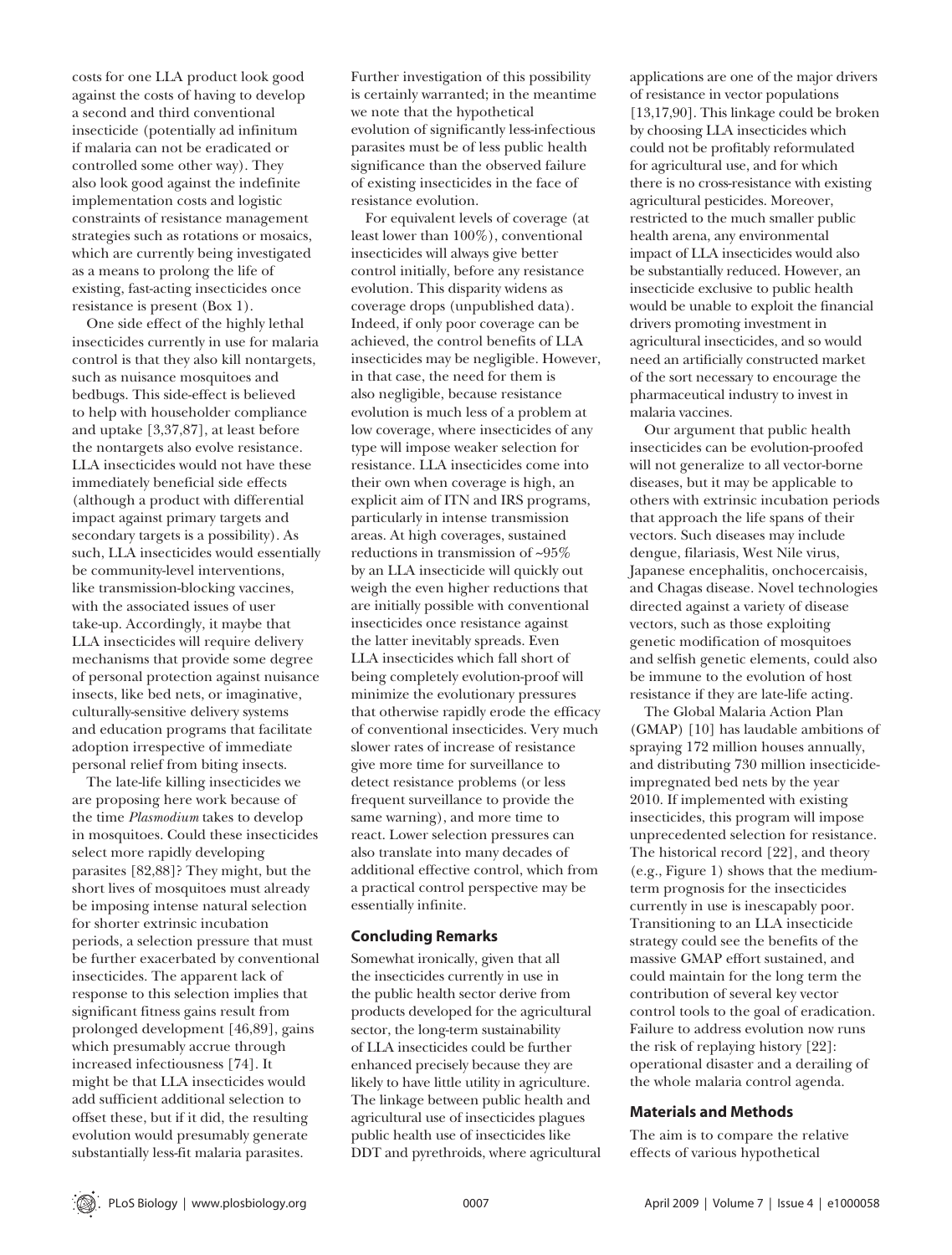insecticides on (i) malaria transmission and (ii) evolution of resistance. Age-structured models of vector-borne diseases are notoriously difficult to parameterize, but because our aim is comparison of insecticides (our aim is theoretical proof-ofprinciple), and not absolute rates or amounts, considerable simplification is possible.

Our analysis consists of two parts: a static deterministic feeding cycle model (FCM) similar to those used by others [42–44], and a population genetics model (PGM). The FCM tracks, for each gonotrophic cycle over the lifetime of a mosquito (up to a maximum of ten cycles), probabilities of survival, contact with insecticides**,** frequency and ages of malaria infections, and the number of eggs laid. Incorporation of relevant mortality assumptions allows the FCM to assess the impact of a particular insecticide on the average lifetime number of infectious bites per mosquito and the average fecundity per mosquito. The PGM then uses the survival, infectious bite, and fecundity figures from the FCM for each class of mosquito to calculate, for the population as a whole, the relative frequency of resistant mosquitoes (our measure of resistance evolution) and the average number of infectious bites per mosquito (our measure of control), over a series of time periods (each equivalent to the length of one gonotrophic cycle), using standard population genetics approaches.

#### The FCM makes the following assumptions.

- 1. Mosquitoes bite humans randomly and uniformly.
- 2. Malaria-infected mosquitoes never become uninfected.
- 3. The proportion of humans who are infectious is constant.
- 4. A variety of parameters do not change over successive gonotrophic cycles: (i) the background mosquito mortality rate (what Smith and McKenzie [44] call "force of mortality"), which is considered as a constant per-capita daily death rate (i.e. there is no senescence), (ii) the probability of taking a blood meal and (iii) the probability of feeding on a human.
- 5. Conventional insecticides are instant kill.

LLA insecticides are envisaged to kill in either of two ways: (i) when they contact a mosquito after she has been through a fixed number of gonotrophic cycles, e.g., a four-cycle age-dependent insecticide (ADI) kills mosquitoes that have been through four or more cycles; or (ii) a fixed number of cycles after first contact, as might be the case for an infectious agent, e.g., a fourcycle time-delay insecticide (TDI) kills mosquitoes four cycles after initial contact. We have modeled both; the values we report are for ADIs. In Table S1, we show that ADIs and TDIs have equivalent effects. [Note that a mode of action for an LLA insecticide could also be via bioaccumulation, where lethal concentrations of an insecticide are finally achieved after repeated contacts over course of a mosquito's life. We have not explicitly modeled that mode of action].

The non-mathematical description of the model, considering ADIs only, is as follows. Female mosquitoes are followed from successful emergence through ten gonotrophic cycles. In each cycle, the probabilities of survival are tracked through the processes of host seeking, feeding, resting, finding an oviposition site, and laying. For each cycle, the proportion of mosquitoes that acquire a malaria infection, bite whilst infectious for malaria, and successfully lay eggs is also recorded. The mosquito may die whilst searching for a host, with a probability arising from the time spent searching and the background mortality rate. If she survives searching, she then attempts to feed on a human with a given probability, and on a nonhuman with one minus that probability. She may die whilst attacking the host immediately before or immediately after feeding, with probabilities calculated from the underlying risk of death when attacking a host, and the probability of encountering an insecticide (conventional or ADI) that kills on contact. Of those that successfully feed on a human host, females carrying a mature malaria infection give an infectious bite, whilst those so far uninfected may become infected, with a fixed probability. Those that survive feeding may then die during resting with a probability calculated from the time spent resting, and the background mortality rate. Those surviving resting may die whilst searching for a resting

site, again depending on time and relevant mortality rates, and survivors may then die whilst attempting to lay, either before or after laying, with fixed probabilities**.** The tracked values give the proportion of mosquitoes surviving, biting, and laying in each cycle.

The variables and parameters used in the FCM to generate the figures reported in the paper are given in Table S2 with equations in Protocol S1. Differential mortality of malariainfected and uninfected mosquitoes was calculated by applying only a proportion of the mortality associated with a given treatment to individuals not infected with malaria. The full mortality is applied to malariainfected individuals. The model was implemented in Microsoft Excel [91].

The PGM makes the following assumptions:

- 1. Adult mosquito population size is constant.
- 2. Mosquitoes do not complete more than ten gonotrophic cycles.
- 3. The genetic make-up of mating males in any cycle is the same as that calculated for newly hatched mosquitoes in that cycle.
- 4. Males of all resistant/susceptibility genotypes are equally likely to mate successfully.
- 5. Females mate once only, in their first cycle, as is the norm [45].
- 6. Number of eggs produced per laying female is unaffected by egg paternal genotype.
- 7. Genotypes of emerging adults joining the population are in the same proportions as the genotypes of the generation of eggs from which they hatch.
- 8. Resistance is dominant, as can be the case [52].
- 9. Costs of resistance are dominant.
- 10. The proportion of infectious humans is constant.

Variables and parameter values for the PGM are given in Table S3 and associated equations are given in Protocol S2. The model uses survival probabilities from the FCM to calculate the initial age structure within the susceptible phenotypes in the population. The resistant allele is assumed initially to be present in heterozygotes, forming a very small proportion of the population, as detailed in Table S3. Subsequent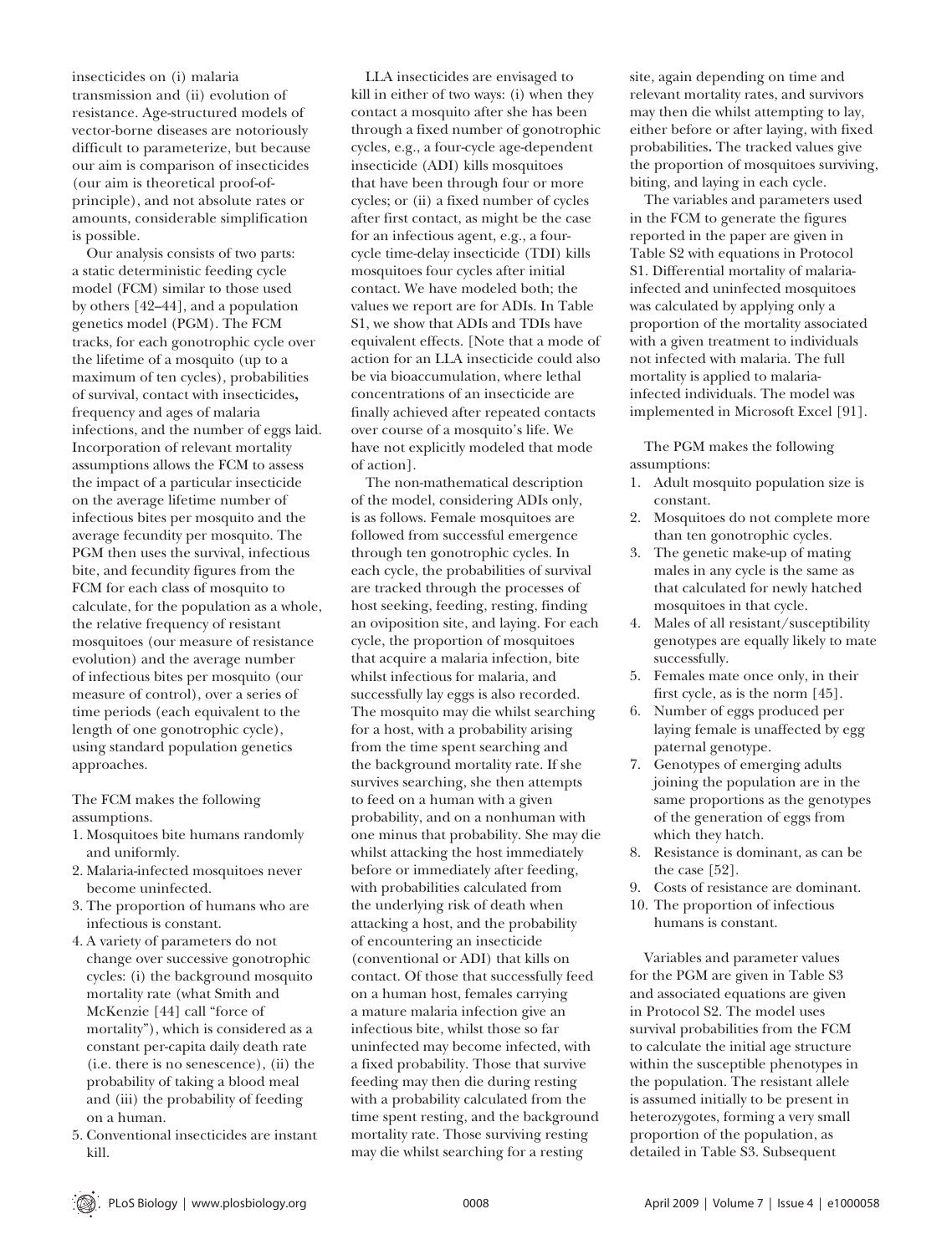spread of the allele reflects the age-linked survival probabilities for susceptible mosquitoes in the presence of the treatment and for resistant individuals, as well as the age-linked fecundity of each, all calculated in the FCM. The model, implemented in Microsoft Excel [91], analyses the changing status of the population for 1,290 sequential discrete time periods, each equivalent to the length of one feeding cycle.

Further discussion of model assumptions and sensitivity analyses are given in Text S1, together with additional analysis of the merits of the approach.

#### **Supporting Information**

**Protocol S1.** Mathematical Details of the Feeding Cycle Model

Found at doi:10.1371/journal.pbio.1000058. sd001 (19 KB PDF).

**Protocol S2.** Mathematical Details of the Population Genetics Model

Found at doi:10.1371/journal.pbio.1000058. sd002 (19 KB PDF).

**Table S1.** The Equivalence of Time-Dependent and Age-Dependent Insecticides

Found at doi:10.1371/journal.pbio.1000058. st001 (10 KB PDF).

**Table S2.** Variables and Parameters of the Feeding Cycle Model

Found at doi:10.1371/journal.pbio.1000058. st002 (24 KB PDF).

**Table S3.** Variables and Parameters of the Population Genetics Model

Found at doi:10.1371/journal.pbio.1000058. st003 (19 KB PDF).

**Text S1.** Additional Discussion of Assumptions

Found at doi:10.1371/journal.pbio.1000058. sd003 (24 KB PDF).

# **Acknowledgments**

For discussion, including some lucid objections that sharpened our thinking, we thank S. Blanford, B. Brooke, M. Coetzee, H. Ferguson, R. Hunt, G. Killeen, B. Knols, J. Koella, P. Labbé, K. Paaijmans, J. Stevenson, W. Takken, K. Vernick, and especially F. Gould; and T. Ayerst, K. Foley, and U. Grimm for encouragement. This work began while AR was at the Wissenschaftskolleg zu Berlin.

#### **References**

- 1. Trigg PI, Kondrachine AV (1998) Commentary: Malaria control in the 1990s. Bull WHO 76: 11-16.
- 2. Shiff C (2002) Integrated approach to malaria control. Clin Microbiol Rev 15: 278-293.
- 3. Mabaso MLH, Sharp B, Lengeler C (2004) Historical review of malarial control in southern African with emphasis on the use of

indoor residual house-spraying. Trop Med Int Health 9: 846-856.

- 4. Wakabi W (2007) Africa counts greater successes against malaria. Lancet 370: 1895- 1896.
- 5. Lengeler C (2004) Insecticide-treated bed nets and curtains for preventing malaria. Cochrane Database of Systematic Reviews: Art. No.: CD000363. doi: 000310.001002/14651858. CD14000363.pub14651852.
- 6. Roberts L, Enserink M (2007) Malaria: Did they really say ... eradication? Science 318 1544- 1545.
- 7. Feachem R, Sabaot O (2008) A new global malaria eradication strategy. Lancet 371: 1633- 1635.
- 8. Anon (2008) Rolling back malaria the next ten years. Lancet 372: 1193.
- 9. Grabowsky M (2008) The billion-dollar malaria moment. Nature 451: 1051-1052.
- 10. Anon (2008) The Global Malaria Action Plan: Roll Back Malaria Partnership. Available: http://www.rbm.who.int/gmap/gmap.pdf. Accessed 12 February 2009.
- 11. Davidson G, Zahar AR (1973) The practical implications of resistance of malaria vectors to insecticides. Bull WHO 49: 475-483.
- 12. Hemingway J, Field L, Vontas J (2002) An overview of insecticide resistance. Science 298: 96-97.
- 13. Nauen R (2007) Insecticide resistance in disease vectors of public health importance. Pest Manag Sci 63: 628-633.
- 14. Kelly-Hope L, Ranson H, Hemingway J (2008) Lessons from the past: managing insecticide resistance in malaria control and eradication programmes. Lancet Infect Dis 8: 387-398.
- 15. Coleman M, Sharp B, Seocharan I, Hemingway J (2006) Developing an evidence-based decision support system for rational insecticide choice in the control of African malaria vectors. J Med Entomol 43: 663-668.
- 16. N'Guessan R, Corbel V, Akogbeto M, Rowland M (2007) Reduced efficacy of insecticidetreated nets and indoor residual spraying for malaria control in pyrethroid resistance areas, Benin. Emerg Infect Dis 13: 199-206.
- 17. Brogdon WG, McAllister JC (1998) Insecticide resistance and vector control. Emerg Infect Dis 4: 605-613.
- 18. Casimiro SLR, Hemingway J, Sharp BL, Coleman M (2007) Monitoring the operational impact of insecticide usage for malaria control on *Anopheles funestus* from Mozambique. Malaria J 6: 142.
- 19. Soerono M, Davidson G, Muir DA (1965) The development and trend of insecticideresistance in *Anopheles aconitus* Dönitz and *Anopeheles sunaicus* Rodenwaldt. Bull WHO 32: 161-168.
- 20. Lines JD (1988) Do agriculutral insecticides select for insecticide resistance in mosquitos (sic) - a look at the evidence. Parasitology Today 4: S17-S20.
- 21. Livadas GA, Georgopoulos G (1953) Development and resistance to DDT by *Anopheles sacharovi* in Greece. Bull WHO 8: 497- 511.
- 22. Harrison G (1978) Mosquitoes, malaria and man: A history of hostilities since 1880. New York: Dutton.
- 23. Hargreaves K, Koekemoer LL, Brooke BD, Hunt RH, Mthembu J, et al. (2000) *Anopheles funestus* resistant to pyrethroid insecticides in South Africa. Med Vet Entomol 14: 181-189.
- 24. Maharaj R, Mthembu DJ, Sharp BL (2005) Impact of DDT re-introduction on malaria transmission in KwaZulu-Natal. South African Med J 95: 871-874.
- 25. Penilla RP, Rodríguez AD, Hemingway J, Trego A, López AD, et al. (2007) Cytochrome  $P^{45}$ based resistance mechanism and pyrethroid resistance in the field *Anopheles albimanus* resistance management trial. Pest Biochem Physiol 89: 111-117.
- 26. Curtis CF, Miller JE, Hodjati MH, Kolaczinski JH, Kasumba I (1998) Can anything be done to maintain the effectiveness of pyrethroidimpregnated bednets against malaria vectors? Philos Trans R Soc Lond Ser B Biol Sci 353: 1769-1775.
- 27. Kulkarni MA, Malima R, Mosha FW, Msangi S, Mrema E, et al. (2007) Efficacy of pyrethroidtreated nets against malaria vectors and nuisance-biting mosquitoes in Tanzania in areas with long-term insecticide-treated net use. Trop Med Int Health 12: 1061-1073.
- 28. Vulule JM, Beach RF, Atieli FK, McAllister JC, Brogdon WG, et al. (1999) Elevated oxidase and esterase levels associated with permethrin tolerance in *Anopheles gambiae* from Kenyan villages using permethrin-impregnated nets. Med Vet Entomol 13: 239-244.
- 29. Chen H, Githeko AK, Githure JI, Mutunga J, Zhou G, et al. (2008) Monooxygenase levels and knockdown resistance (kdr) allele frequencies in *Anopheles gambiae* and *Anopheles arabiensis* in Kenya. J Med Entomol 45: 242-250.
- 30. Enayati AA, Hemingway J (2006) Pyrethroid insecticide resistance and treated bednets efficacy in malaria control. Pest Biochem Physiol 84: 116-126.
- 31. Kolaczinski JH, Curtis CF (2004) Investigation of negative cross-resistance as a resistancemanagement tool for insecticide-treated nets. J Med Entomol 41: 930-934.
- 32. Vulule JM, Beach RF, Atieli FK, Roberts JM, Mount DL, et al. (1994) Reduced susceptibility of *Anopheles gambiae* to permethrin associated with the use of permethrin-impregnated bednets and curtains in Kenya. Med Vet Entomol 8: 71-75.
- 33. Stump AD, Atieli FK, Vulule JM, Besansky NJ (2004) Dynamics of the pyrethroid knockdown resistance allele in western Kenyan populations of *Anopheles gambiae* in response to insecticidetreated bed net trials. Am J Trop Med Hygiene 70: 591-596.
- 34. Czeher C, Labbo R, Arzika I, Duchemin J-B (2008) Evidence of increasing Leu-Phe knockdown resistance mutation in *Anopheles gambiae* from Niger following a nationwide long-lasting insecticide-treated nets implementation. Malaria J 7: 189 doi:110.1186/1475-2875-1187-1189.
- 35. Sharp BL, Ridl FC, Govender D, Kuklinski J, Kleinschmidt I (2007) Malaria vector control by indoor residual insecticide spraying on the tropical island of Bioko, Equatorial Guinea. Malaria J 6: 52 doi:10.1186/1475-2875-6-52.
- 36. Hemingway J, Beaty BJ, Rowland M, Scott TW, Sharp BL (2006) The innovative vector control consortium: improved control of mosquitoborne diseases. Trends Parasitol 22: 308-312.
- 37. Hougard JM, Corbel V, N'Guessan R, Darriet F, Chandre F, et al. (2003) Efficacy of mosquito nets treated with insecticide mixtures or mosaics against insecticide resistant *Anopheles gambiae* and *Culex quinquefasciatus* (Diptera : Culicidae) in Cote d'Ivoire. Bull Entomol Res 93: 491-498.
- 38. Curtis CF (1985) Theoretical models of the use of insecticide mixtures for the management of resistance. Bull Entomol Res 75: 259-265.
- 39. Zaim M, Guillet P (2002) Alternative insecticides: an urgent need. Trends Parasitol 18: 161-163.
- 40. Hyde JE (2005) Drug-resistant malaria. Trends Parasitol 21: 494-498.
- 41. Charlwood JD, Smith T, Billingsley PF, Takken W, Lyimo EOK, et al. (1997) Survival and infection probabilities of anthropophagic anophelines from an area of high prevalence of *Plasmodium falciparum* in humans. Bull Entomol Res 87: 445-453.
- 42. Killeen GF, McKenzie FE, Foy BD, Schieffelin C, Billingsley PF, et al. (2000) A simplified model for predicting malaria entomologic inoculation rates based on entomologic and parasitologic parameters relevant to control. Am J Trop Med Hygiene 62: 535-544.